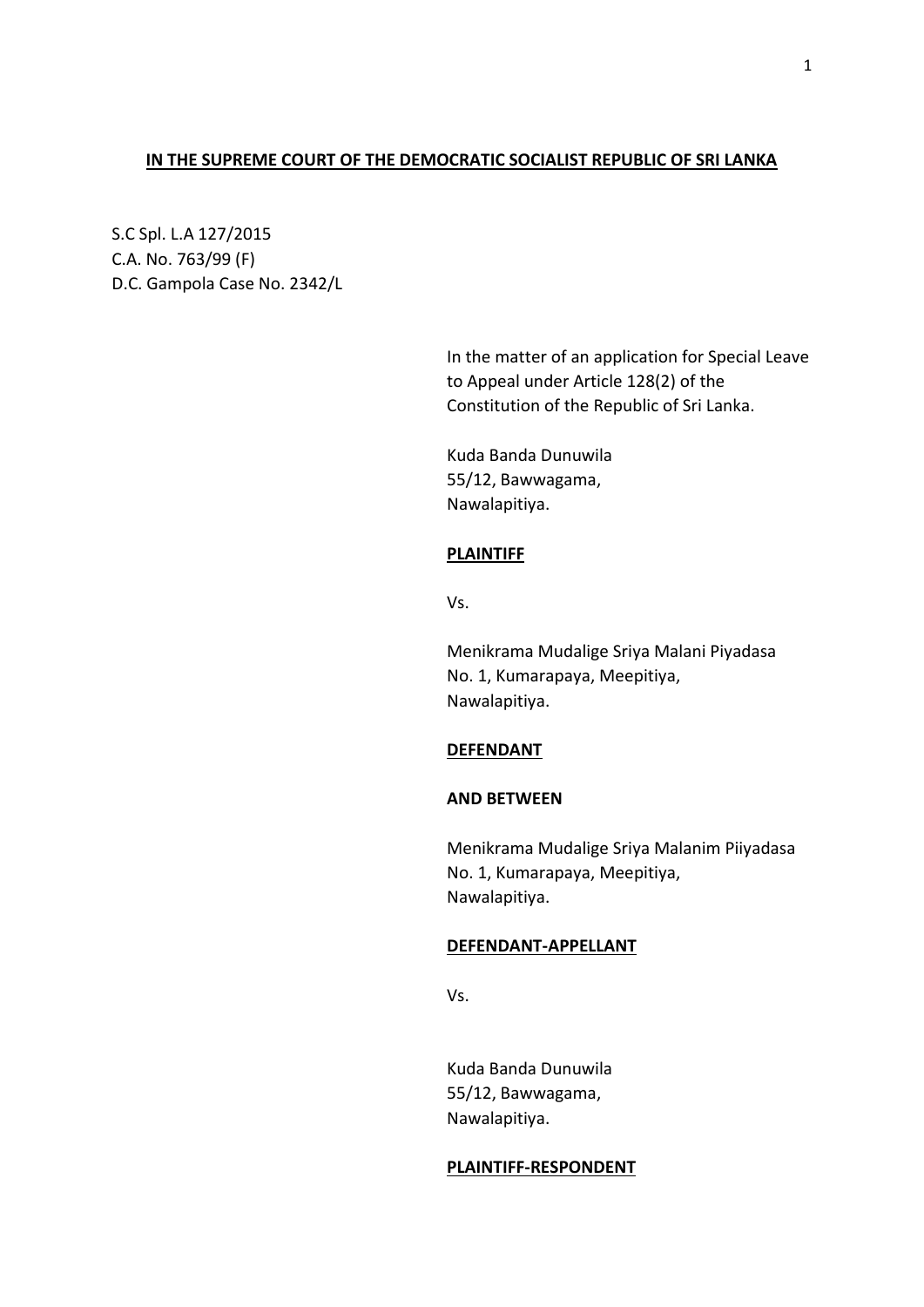#### **AND NOW BETWEEN**

Menikrama Mudalige Sriya Malanim Piiyadasa No. 1, Kumarapaya, Meepitiya, Nawalapitiya.

## **DEFENDANT-APPELLANT-PETITIONER**

Vs.

Kuda Banda Dunuwila 55/12, Bawwagama, Nawalapitiya.

#### **PLAINTIFF-RESPONDENT-RESPONDENT**

| <b>BEFORE:</b>     | Priyasath Dep P.C., J<br>Upaly Abeyrathne J. &<br>Anil Gooneratne J.                                              |
|--------------------|-------------------------------------------------------------------------------------------------------------------|
| <b>COUNSEL:</b>    | J. C. Boange for the Defendant-Appellant-Petitioner<br>Upendra Walgampaya for the Plaintiff-Respondent-Respondent |
| <b>ARGUED ON:</b>  | 14.07.2016                                                                                                        |
| <b>DECIDED ON:</b> | 08.08.2016                                                                                                        |

# **GOONERATNE J.**

This is a Special Leave to Appeal Application to set aside the Judgment of the Court of Appeal dated 10.06.2015 and the Judgment of the learned District Judge dated 17.05.1999. Petition dated 20.07.2015 has been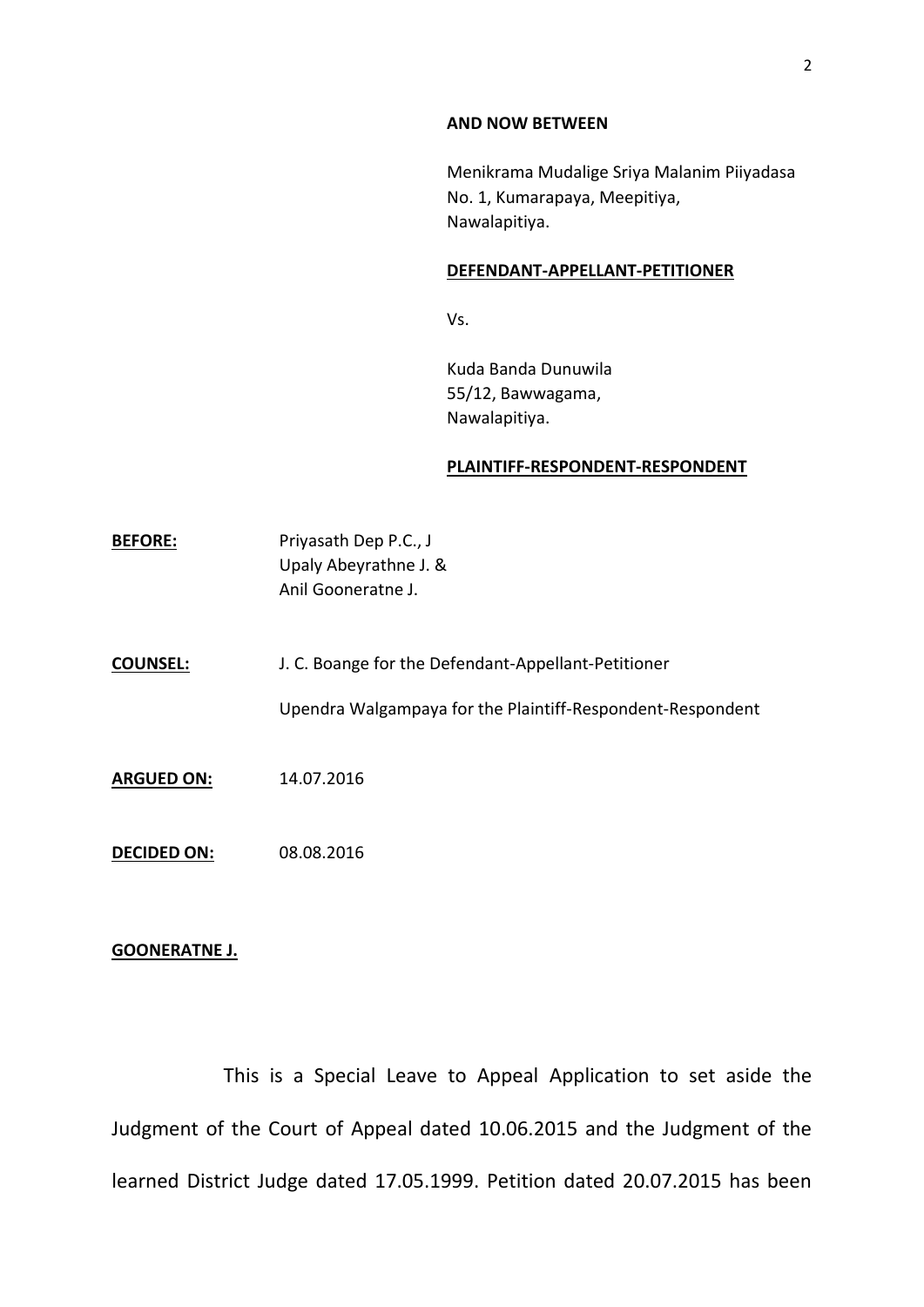filed in this court along with an affidavit affirmed on the said date. The seal of the Supreme Court Registry placed on the petition and affidavit bears the same date. When this application was to be supported on 25.04.2016 the learned counsel for Plaintiff-Respondent-Respondent submitted to court that the affidavit required to be filed as per the Supreme Court Rules by the Petitioner had not been filed in compliance with Rule 2 read with Rule 6 of the Supreme Court Rules. Accordingly on that point court permitted parties to file written submissions.

It would be convenient for all if one notes the material submitted to this court by the Defendant-Appellant--Petitioner with his Special Leave to Appeal Application, prior to court being called upon to delve into the preliminary objection. The application consists of:

- (a) Petition dated 20.07.2015 and an affidavit affirmed on the said date.
- (b) Photo copy of plaint filed in the District Court  $P1$
- (c) Photo copy of the Petition of Appeal filed in the Court of Appeal P1A
- (d) Photo copy of answer filed in the District Court P2
- (e) Photo copy of proceedings of the District Court marked P3 & P3A (issues)
- (f) Documents marked in the original court P3B & P3C (transfer Dead No. 13221)
- (g) Judgment of the District Court P4
- (h)Judgment of the Court of Appeal P5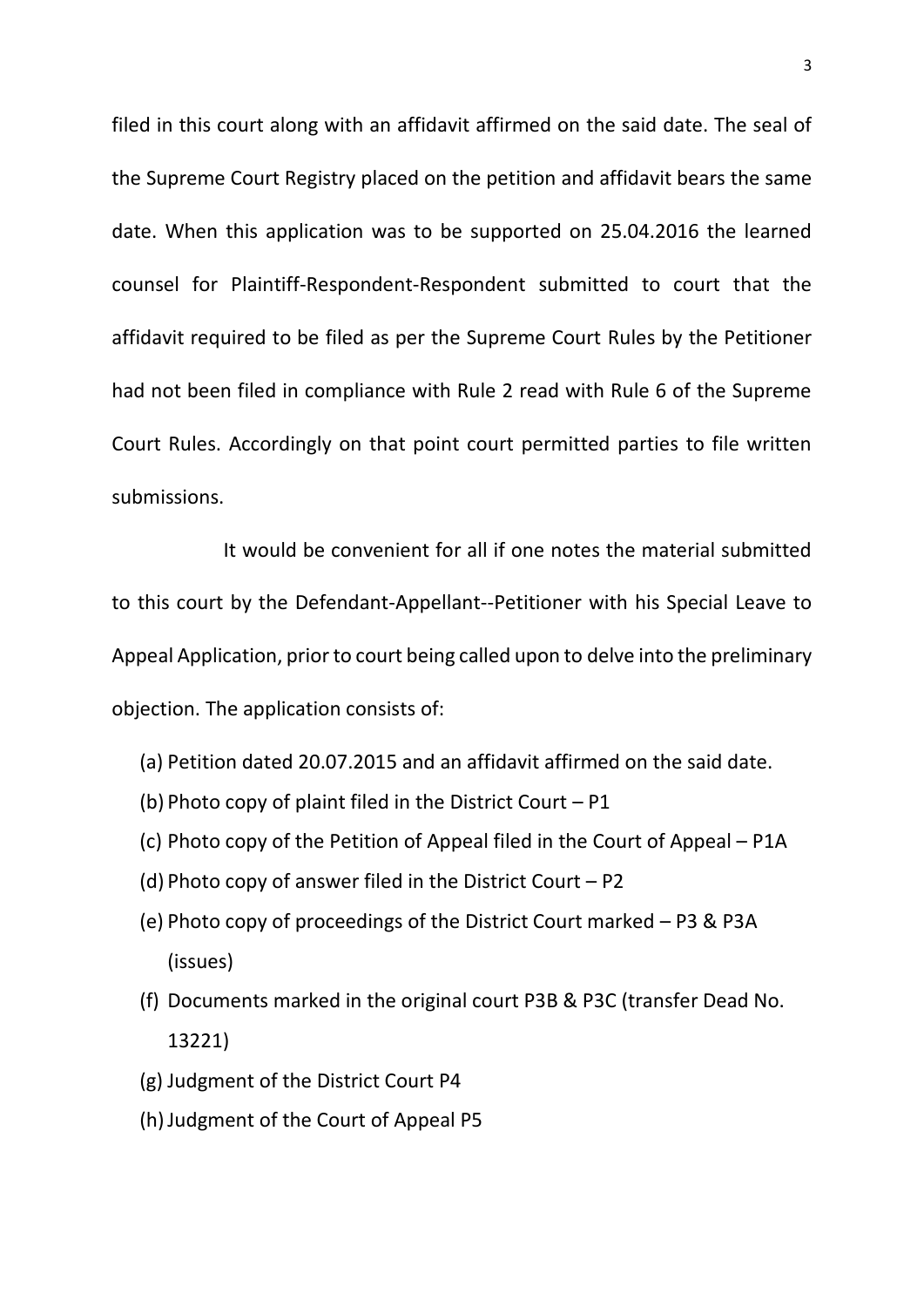Motion dated 09.12.2015 is also filed of record by which the Defendant-Appellant-Petitioner filed the full Judgment of the District Court according to a direction given by this court on 15.09.2015. The relevant rules relied upon by the Plaintiff-Respondent-Respondent reads thus:

#### **Rule 2 of the Supreme Court Rules, 1990:-**

"2 Every application for special leave to appeal to the Supreme Court shall be made by a petition in that behalf lodged at the, Registry, together with affidavits and documents in support thereof as prescribed by rule 6, and certified copy, or uncertified photocopy, of the judgment or order in respect of which leave to appeal is sought. Three additional copies of such petition, affidavits documents, and judgment or order shall also be filed; Provided that if the petitioner is unable to obtain any such affidavit, document, judgment or order, as is required by this rule to be tendered with his petition he shall set out the circumstances in his petition, and shall pray for permission to tender the same, together with the requisite number of copies, as soon as he obtains the same. If the Court is satisfied that the petitioner had exercised due diligence in attempting to obtain such affidavit, document, judgement or order, and that the failure to tender the same was due to circumstances beyond his control, but not otherwise, he shall be deemed to have complied with the provisions of this rule.

## **Rule 6 in its entirety reads as follows:-**

"6 where any such application contains allegations of fact which cannot be verified by reference to the judgment or order of the Court of Appeal in respect of which special leave to appeal is sought, the petitioner shall annex in support of such allegations an affidavit or other relevant document (including any relevant portion of the record of the Court of Appeal or of the original court or tribunal). Such affidavit may be sworn to or affirmed by the petitioner, his instructing attorney-at-law, or his recognized agent, or by any other person having personal knowledge of such facts. Every affidavit by a petitioner, his instructing attorney-at-law or his recognized agent, shall be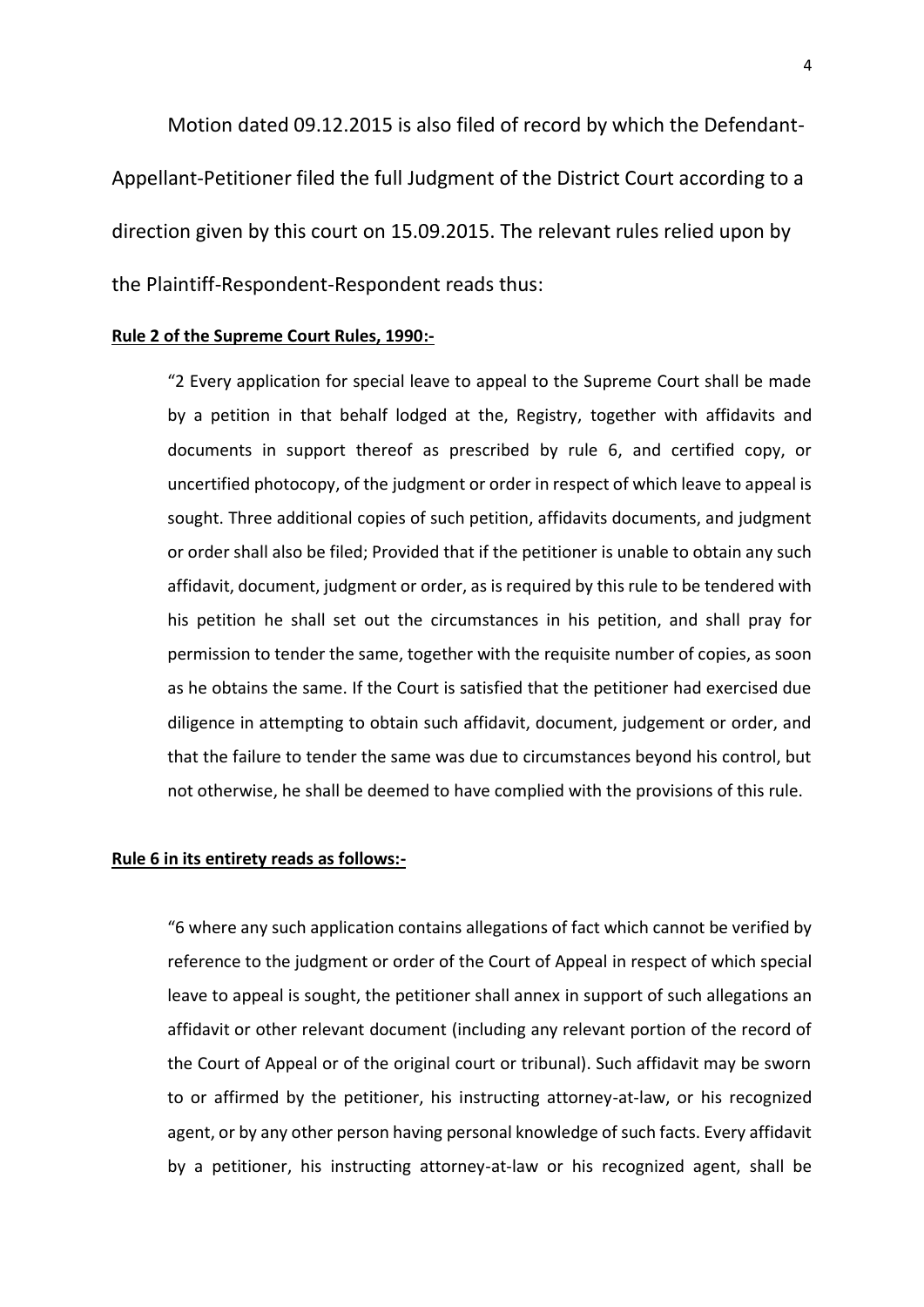confined to the statement of such facts as the declarant is able of his own knowledge and observation to testify to: provided that statements of such declarant's belief may also be admitted, if reasonable grounds for such belief be set forth in such affidavit."

The above Rules read together indicate that a petition need to be filed supported with an affidavit and supporting documents. In the instant case as referred to above [(a) to (h)] are produced which more or less contains the entirety of the record of the original court and the Court of Appeal, other than the Journal Entries. Rule 6 adds a further requirement in a situation where an allegation of fact cannot be verified by reference to the Judgment, of the two courts. In such a situation the petitioner shall annex in support of such allegation an affidavit or other document. Such an affidavit could be sworn or affirmed by the Petitioner himself or his registered Attorney-at-Law or his recognised agent, provided any one of them has personal knowledge of the alleged fact.

I would envisage a situation where either the Petitioner could as required by Rule 2 above include averments in his affidavit (submitted with the petition) which cannot be gathered from the record of the case or file an affidavit of his registered Attorney-at-Law or recognised agent etc. along with documents contemplated under Rule 6.

Affidavit means a solemn 'assurance of a fact known to the person who states it and sworn to as his statement before some person in authority such as a Justice of the Peace. Van Zyl. Judicial practice in South Africa 4<sup>th</sup> Ed.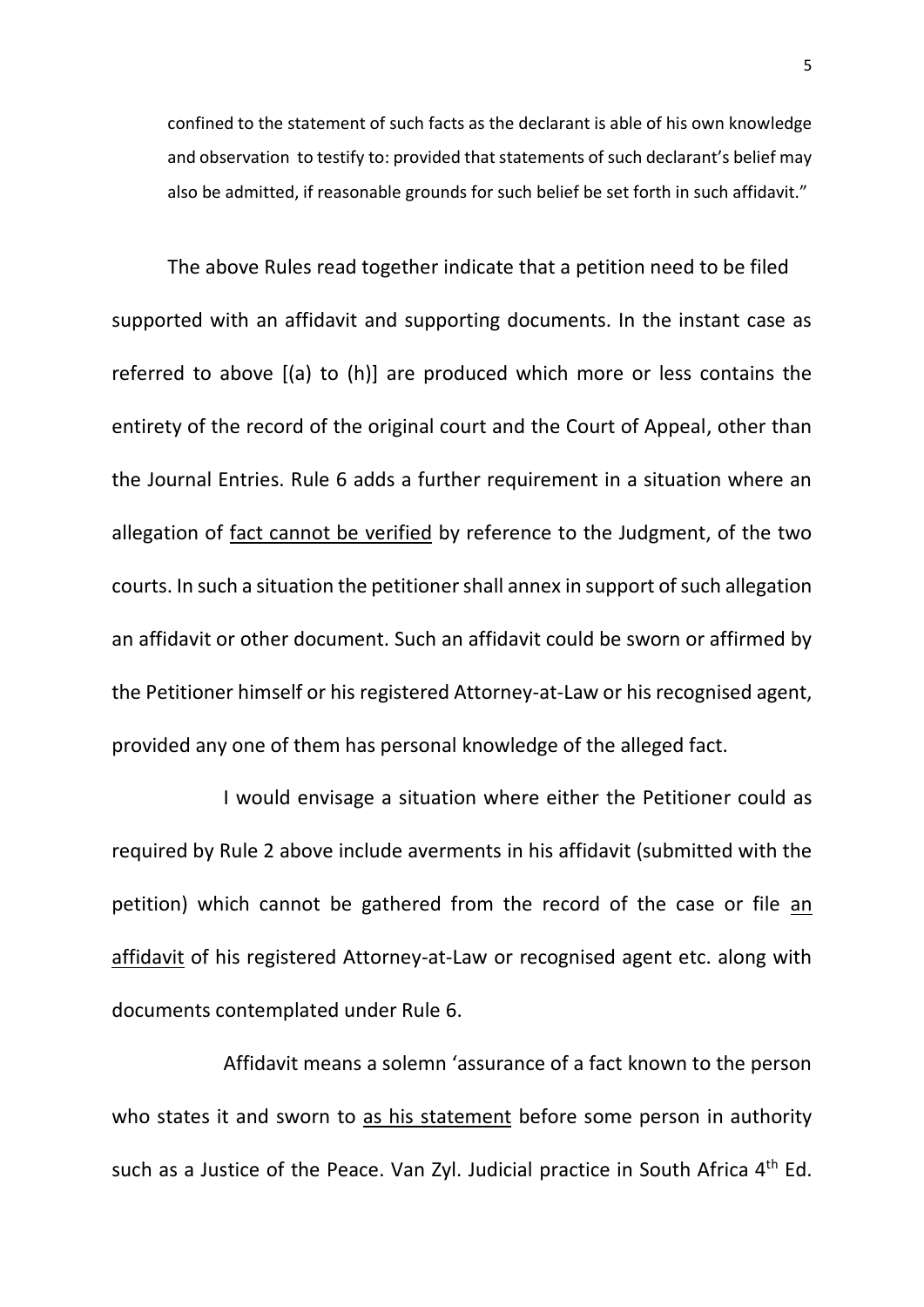393. It is confined to facts which the declarant can of his own knowledge and observations testify to. Exception is made in case of an interlocutory affidavit in which statement regarding his belief may be admitted (Section 181 of the C.P.C – 47 NLR 512). Petition cannot be converted to affidavit (Section 182 of the Code). Section 437 to 440 of the Civil Procedure Code also deals with affidavit.

It is apparent that the Rules require the averments in the petition to be supported by an affidavit. Evidence and proof before court is provided by an affidavit. Once an affidavit is sworn or affirmed it is deemed to have an evidentiary value, but it is not so where the petition and other documents are concerned. The affidavit filed before this court consists of a bear statement which affirm to the veracity of paragraph 1 to 9 of the petition. It is definitely inadequate for the purpose and in terms of the Supreme Court Rules. These Rules no doubt have to be strictly interpreted. The affidavit filed of record does not support the averments in the petition but merely suggests that the truth of the matters in paragraphs 1 to 9 are affirmed. It is certainly insufficient in an application seeking leave of the Supreme Court.

The affidavit filed in this application does not support the view that it is her own knowledge and statement/observation but mainly indicate that the truth of the averments in the petition are admitted. As such requirements as per the Supreme Court Rules are not adhered to by the Defendant-Appellant-